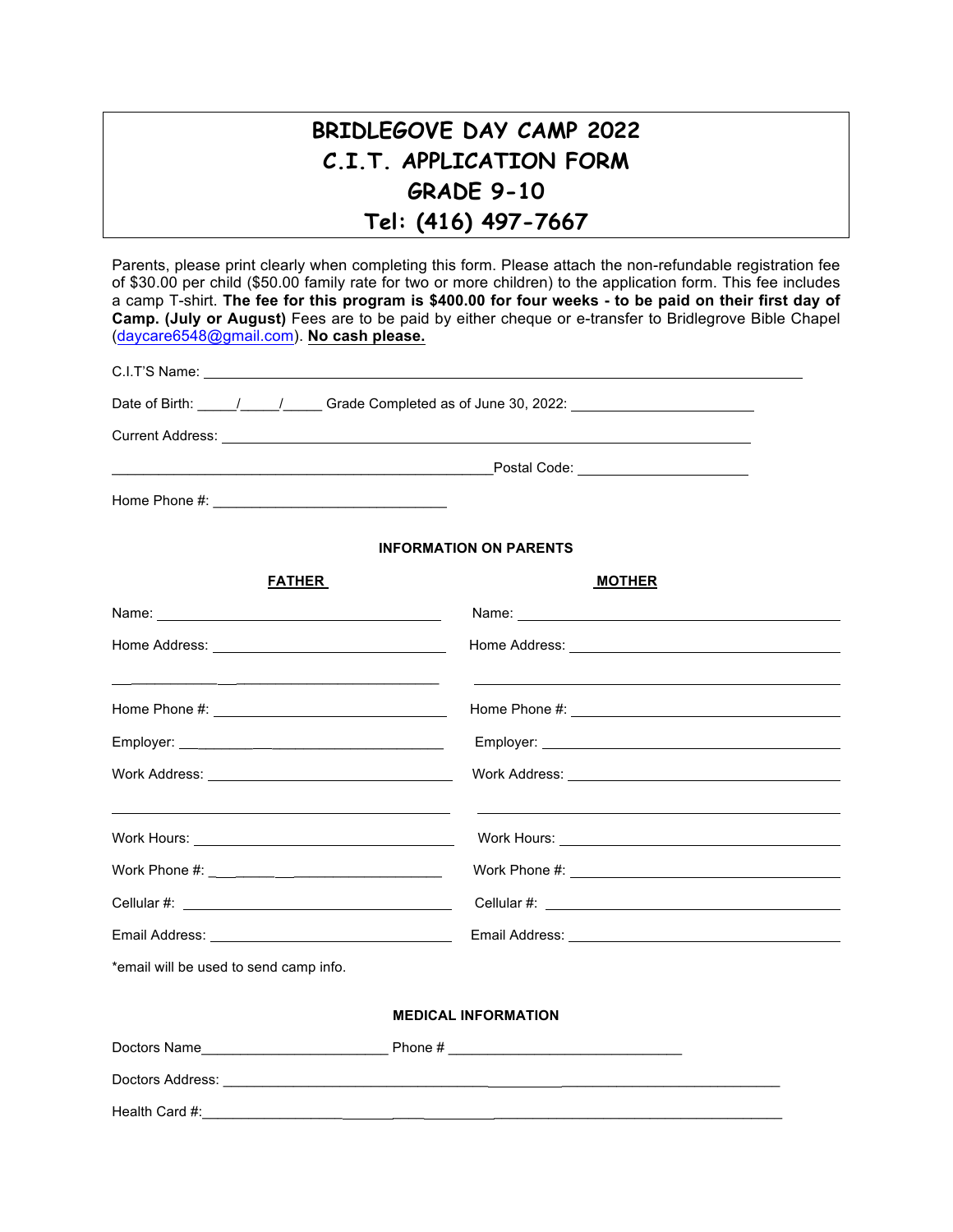|                                                                       | Food Allergies: <u>Allergies: Allergies: Allergies: Allergies: Allergies: Allergies: Allergies: Allergies: Allergies: Allergies: Allergies: Allergies: Allergies: Allergies: Allergies: Allergies: Allergies: Allergies: Allergi</u> |  |
|-----------------------------------------------------------------------|--------------------------------------------------------------------------------------------------------------------------------------------------------------------------------------------------------------------------------------|--|
|                                                                       |                                                                                                                                                                                                                                      |  |
|                                                                       |                                                                                                                                                                                                                                      |  |
| Does your child have any developmental, physical or health concerns?  |                                                                                                                                                                                                                                      |  |
|                                                                       | ,我们也不会有什么?""我们的人,我们也不会有什么?""我们的人,我们也不会有什么?""我们的人,我们也不会有什么?""我们的人,我们也不会有什么?""我们的人<br>Restrictions that may limit their participation: ________________________________                                                                |  |
|                                                                       |                                                                                                                                                                                                                                      |  |
|                                                                       | <b>CHILD INFORMATION</b>                                                                                                                                                                                                             |  |
|                                                                       |                                                                                                                                                                                                                                      |  |
|                                                                       |                                                                                                                                                                                                                                      |  |
| <b>EMERGENCY CONTACT PERSON</b>                                       |                                                                                                                                                                                                                                      |  |
| • we will contact this person if we are unable to reach either parent |                                                                                                                                                                                                                                      |  |
|                                                                       |                                                                                                                                                                                                                                      |  |
|                                                                       |                                                                                                                                                                                                                                      |  |
| Work #                                                                | Home $#$                                                                                                                                                                                                                             |  |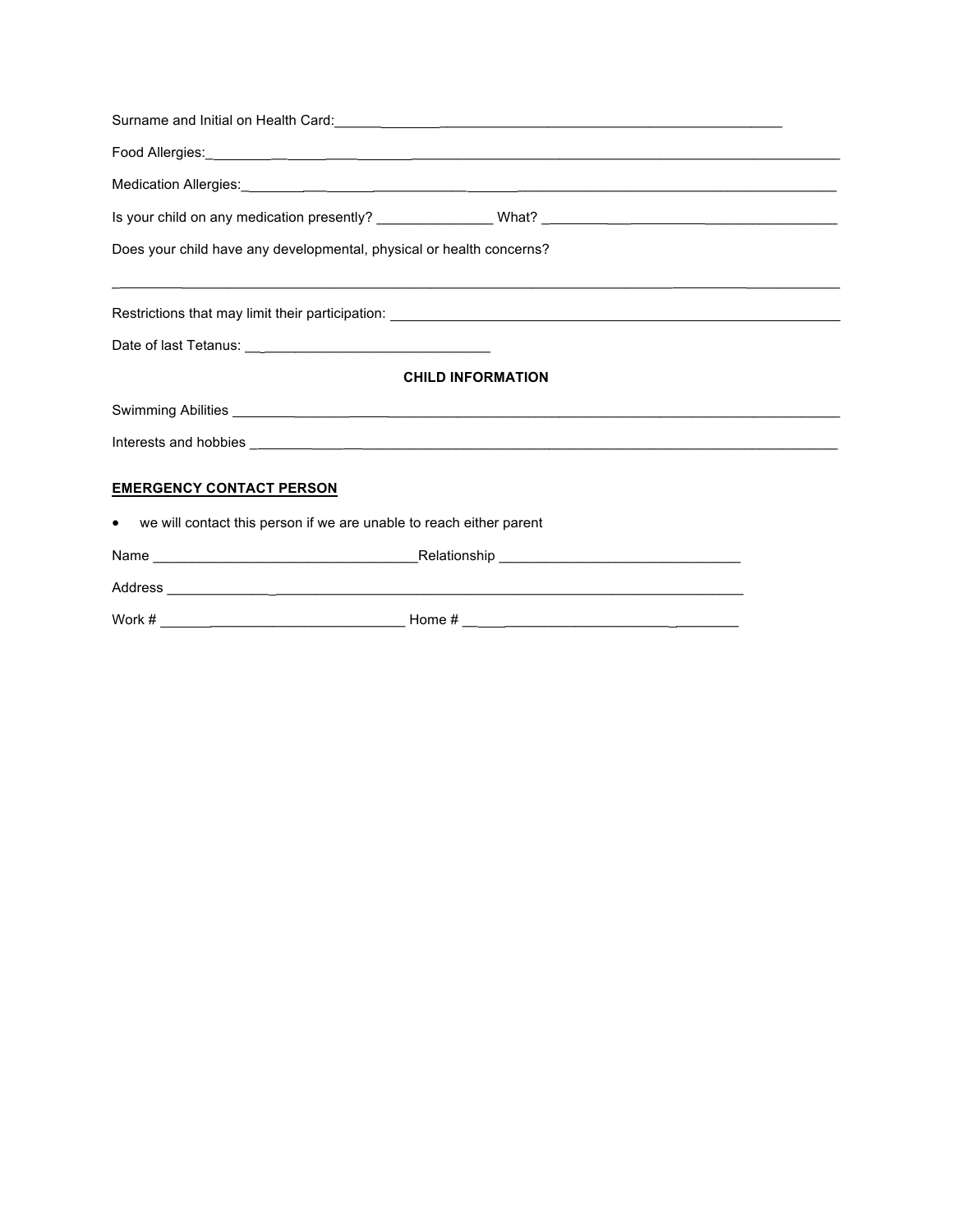#### **C.I.T. WAIVER**

Please note: The C.I.T. program is designed for young people who are interested in gaining experience to become a leader. An interview will be required. Limited spaces are available per session. Once the candidate has been selected to participate in the C.I.T. program, a positive learning attitude is expected. If for any reason the participant does not follow the outlined expectations he/she may be asked to withdraw from the program.

#### **MEDICAL RELEASE**

If at any time, due to circumstances such as accident, sudden illness or emergency, I give my consent for my daughter/son to have any required medical treatment including anesthetic if necessary, by a private physician or hospital. I also consent to emergency transportation if necessary.

#### **FIELD TRIP CONSENT**

I understand that the day camp will be having weekly field trips and that all details for these events will be posted for my knowledge and information. The field trip costs are included in the weekly fees. I give my permission for my daughter/son to be transported by school bus or public transit so that he/she can participate in any supervised camp trip off the day camp/church property.

I have read and understand all the camp information provided in the CIT Application (this includes the CIT Waiver, Medical Release, Field Trip Consent), as well as Day Camp Policies and Parent Information. As the Parent of **I agree to follow all the quidelines listed by the** I agree to follow all the quidelines listed by the Day Camp while my child is in attendance.

Parent or Guardian Signature C.I.T Signature Date

## **C.I.T. REGISTRATION**

**CAMP IS CLOSED: Aug. 1 Aug. 26 (day camp cleanup)**

**T-shirt size**: Please circle either: child / youth / adult Please circle either: S M L XL

Dates for the C.I.T. Program will be discussed at the interview.

**Circle Preference: JULY (July 4 – July 29) OR AUG (Aug 2 - Aug 25)**